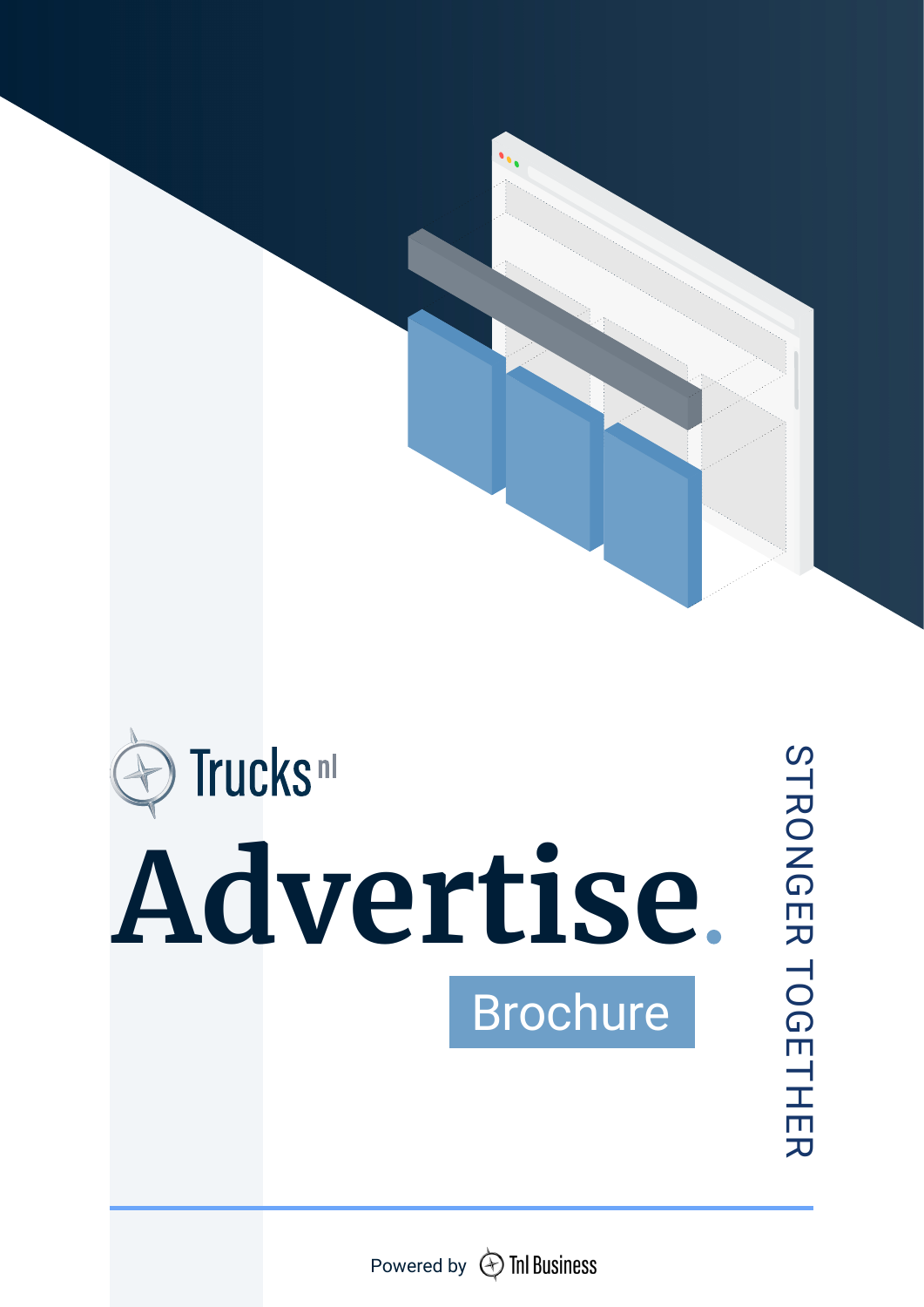#### **Advertise on TrucksNL**

TrucksNL is the platform where you can sell vehicles, machines and parts. More than 2,000,000 ads are viewed on TrucksNL every month. The hundreds of thousands of website visitors come from more than 180 different countries. You easily receive responses to your ad from interested buyers through e-mail, phone and WhatsApp.

- $\triangleright$  More than 2,000,000 advertisements viewed each month
- ◆ Hundreds of thousands of website visitors from over 180 different countries
- ◆ Receive responses through email, phone and WhatsApp

So, do you want to sell your truck, machine or part? Then start advertising on TrucksNL today.



A subscription to TrucksNL matches your inventory. You subscribe for the number of advertisement slots you need to fit your stock. Is your stock exceeding your subscription limit? No problem, you can always increase your subscription in order to place more advertisements.

An overview of the advantages of advertising on TrucksNL with a subscription:

# **"Always a subscription that matches your stock."**

#### **Advertise on TrucksNL with a subscription**

- From  $€43$  per month
- ◆ No minimum stock required
- Free company and stock page
- **◆** Can be cancelled monthly

## **Advantages of a subscription**